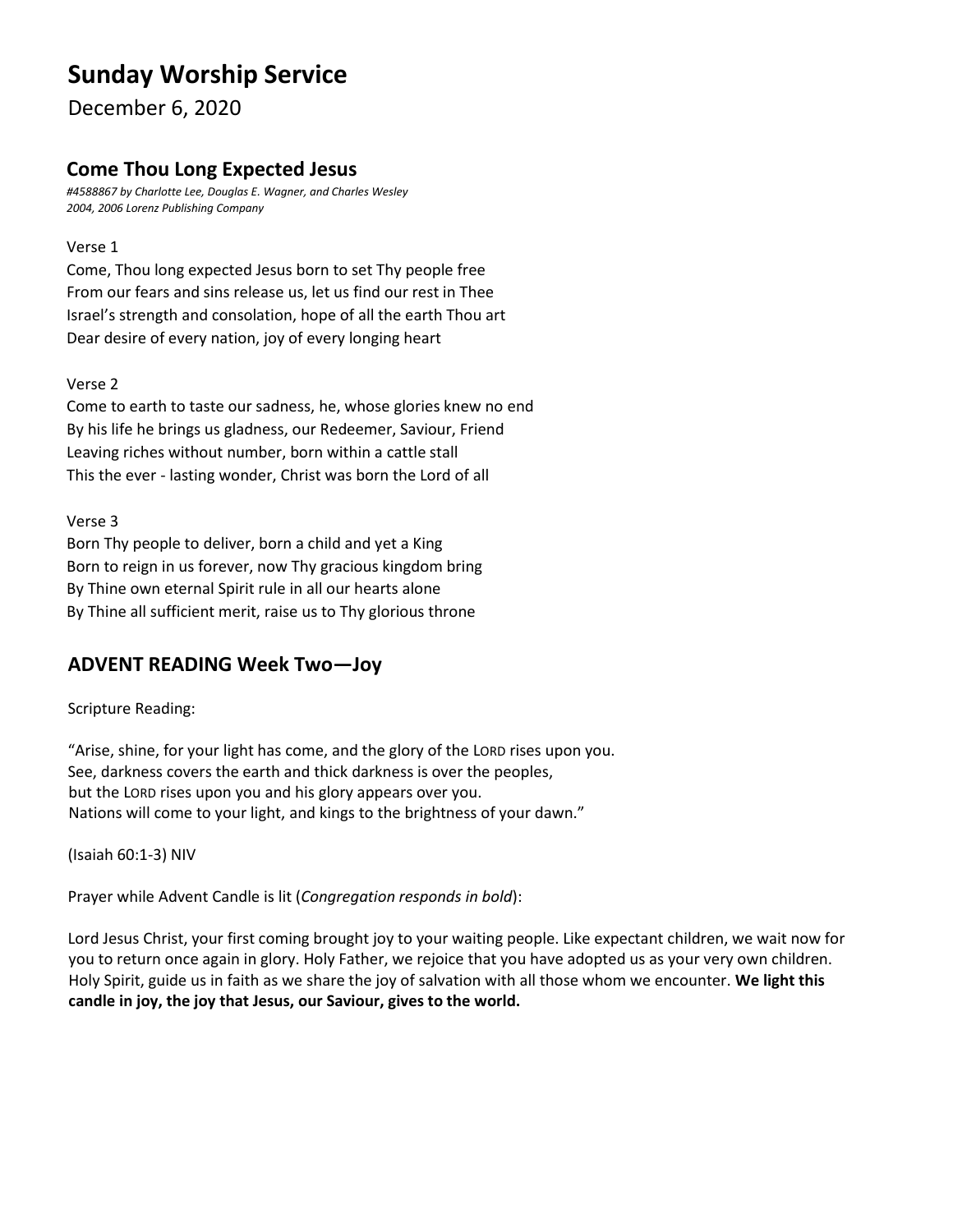# **Who You Say I Am**

*#7102401 by Ben Fielding and Reuben Morgan 2017 Hillsong Music Publishing (Admin. by Capitol CMG Publishing)*

Verse 1 Who am I that the highest King would wel - come me I was lost but He brought me in oh His love for me Oh His love for me

Chorus 1 Who the Son sets free oh is free indeed I'm a child of God Yes I am

Verse 2 Free at last, he has ransomed me, His grace runs deep While I was a slave to sin Jesus died for me Yes He died for me

Chorus 2 Who the Son sets free oh is free indeed I'm a child of God Yes I am In my Father's house there's a place for me I'm a child of God Yes I am

Bridge I am chosen not forsaken I am who You say I am You are for me not against me I am who You say I am

# **Holy Spirit (Getty Version)**

*#4779872 by Keith Getty and Stuart Townend 2006 Thankyou Music*

Verse 1

Holy Spirit, living breath of God breathe new life into my willing soul Bring the presence of the risen Lord to renew my heart and make me whole Cause your word to come alive in me; give me faith for what I cannot see Give me passion for your pur - ity, Holy Spirit, breathe new life in me

Verse 2

Holy Spirit come abide within, may your joy be seen in all I do Love enough to cover every sin in each thought and deed and attitude Kindness to the greatest and the least, gen - tle - ness that sows the path of peace Turn my striving into works of grace, breath of God show Christ in all I do

Verse 3 Holy Spirit, from creation's birth, giving life to all that God has made Show your power once again on earth, cause your church to hunger for your ways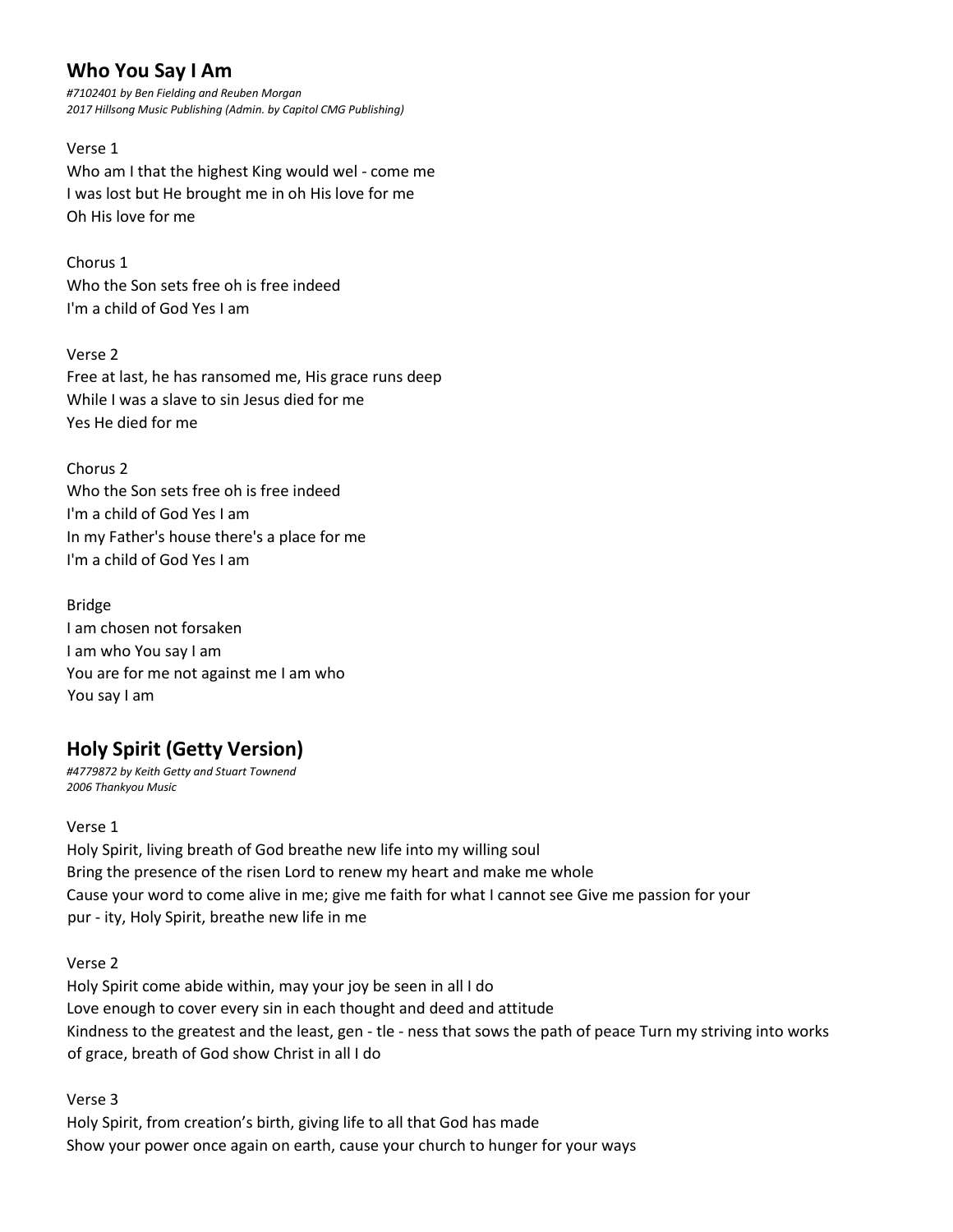Let the fragrance of our prayers arise, lead us on the road of sacrifice that in unity the face of Christ will be clear for all the world to see

# **Sermon Title: "Joy for Every Longing Heart" Scripture Text: Romans 8:14-17**

### **Joy To The World / Our God Saves**

*#7101432 by George Frideric Handel, Isaac Watts, Michael Rossback, Paul Baloche, and Brenton Brown Thankyou Music (Admin. by Capitol CMG Publishing), Integrity Worship Music (Admin. by Capitol CMG Publishing (Integrity Music [DC Cook])), Integrity's Hosanna! Music (Admin. by Capitol CMG Publishing (Integrity Music [DC Cook])), Leadworship Songs (Admin. by Capitol CMG Publishing (Integrity Music [DC Cook])), and Michael Rossback Music (Admin. by Capitol CMG Publishing (Integrity Music [DC Cook]))* Verse 1

Joy to the world the Lord is come Let earth receive her King Let ev'ry heart prepare Him room Heaven and nature sing Let heaven and nature sing Let heaven and heaven and nature sing Verse 2

Joy to the world the Savior reigns Let men their songs employ While fields and floods rocks hills and plains Repeat the sounding joy Repeat the sounding joy Repeat repeat the sounding joy

Misc 1

(Pre-Chorus) Hear the joyful sound of our offering As Your saints bow down as Your people sing We will rise with You lifted on Your wings And the world will see that

Chorus 1

Our God saves our God saves There is hope in Your name

Verse 3

You rule the world with truth and grace And make the nations prove The glories of Your righteousness The wonders of Your love The wonders of Your love The wonders wonders of Your love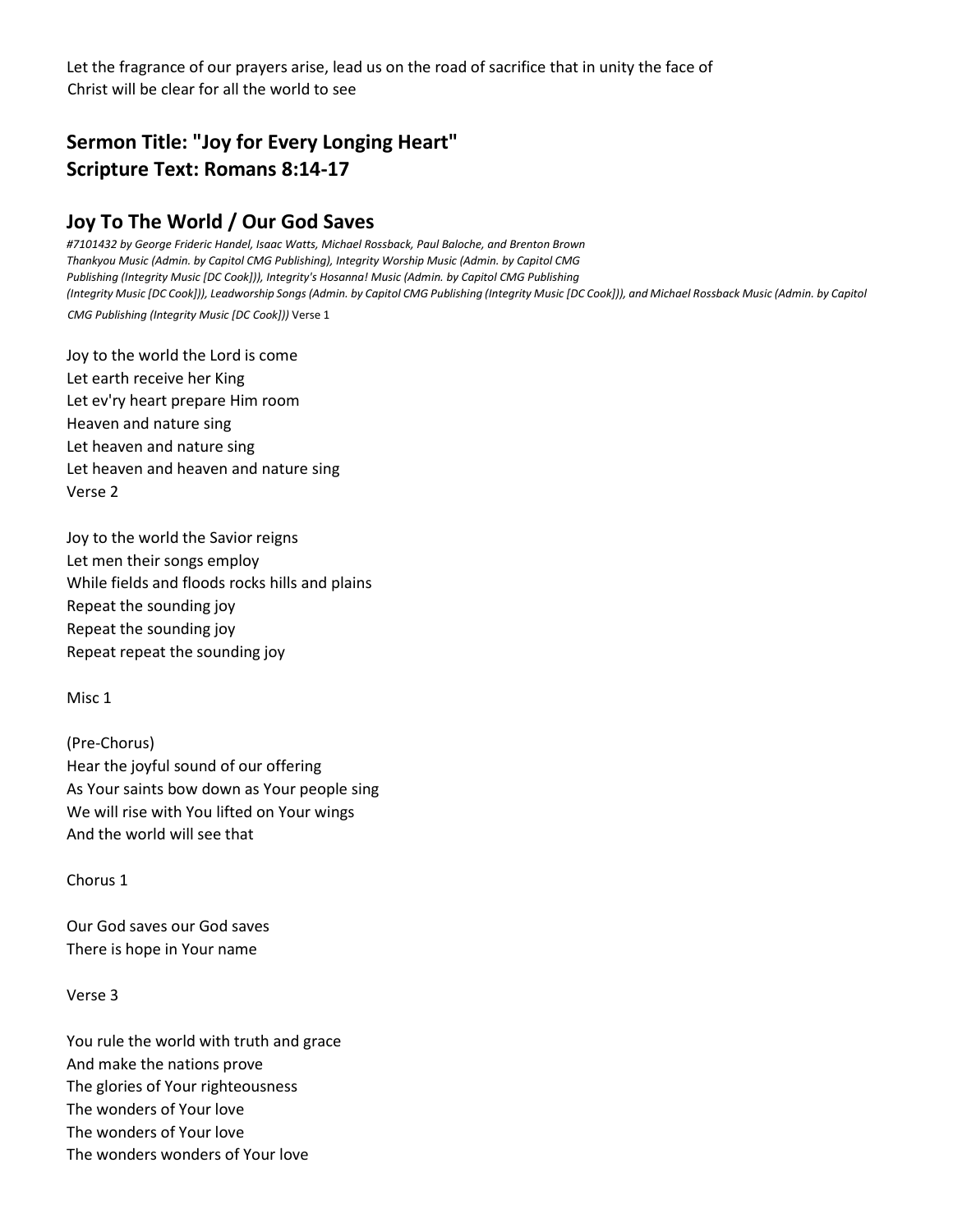#### Chorus 2

Mourning turns to songs of praise Our God saves our God saves Oh

Misc 2

(Ending) Joy to the world the Lord is come Joy to the world the Lord is come You rule the world with truth and grace You rule the world with truth and grace

### **Advent Blessing: Between the Times**

*\*Read over the church at the end of service. The Congregation will respond in bold.*

We live in the time between Christ's first and future coming. We believe that Jesus, who was born, suffered, died, and rose again, is with us always, and that we will see him face to face. May the gift of the incarnation fill you with peace. **Lord, I receive your peace** May the gift of his presence cause you to rejoice **Lord, I receive your joy.** May the gift of the promised Saviour, born of Mary, renew your hope. **Lord, I receive your hope.** May the gift of God's everlasting comfort strengthen your heart. **Lord, I receive your love.**

Jesus is the King of kings and the Lord of Lords. May the Father, Son, and Holy Spirit, Bless you now and forever. Amen.

—Adapted from Advent Blessing, Worship Sourcebook

### **Emmanuel (Hallowed Manger Ground)**

*#5601640 by Ed Cash and Chris Tomlin 2009 worshiptogether.com songs, sixsteps Music, Vamos Publishing, and Alletrop Music*

#### Verse 1

What hope we hold this starlit night, a King is born in Bethlehem Our journey long we seek the light that leads to the hallowed manger ground

Verse 2 What fear we felt in the silent age, four-hundred years can He be found